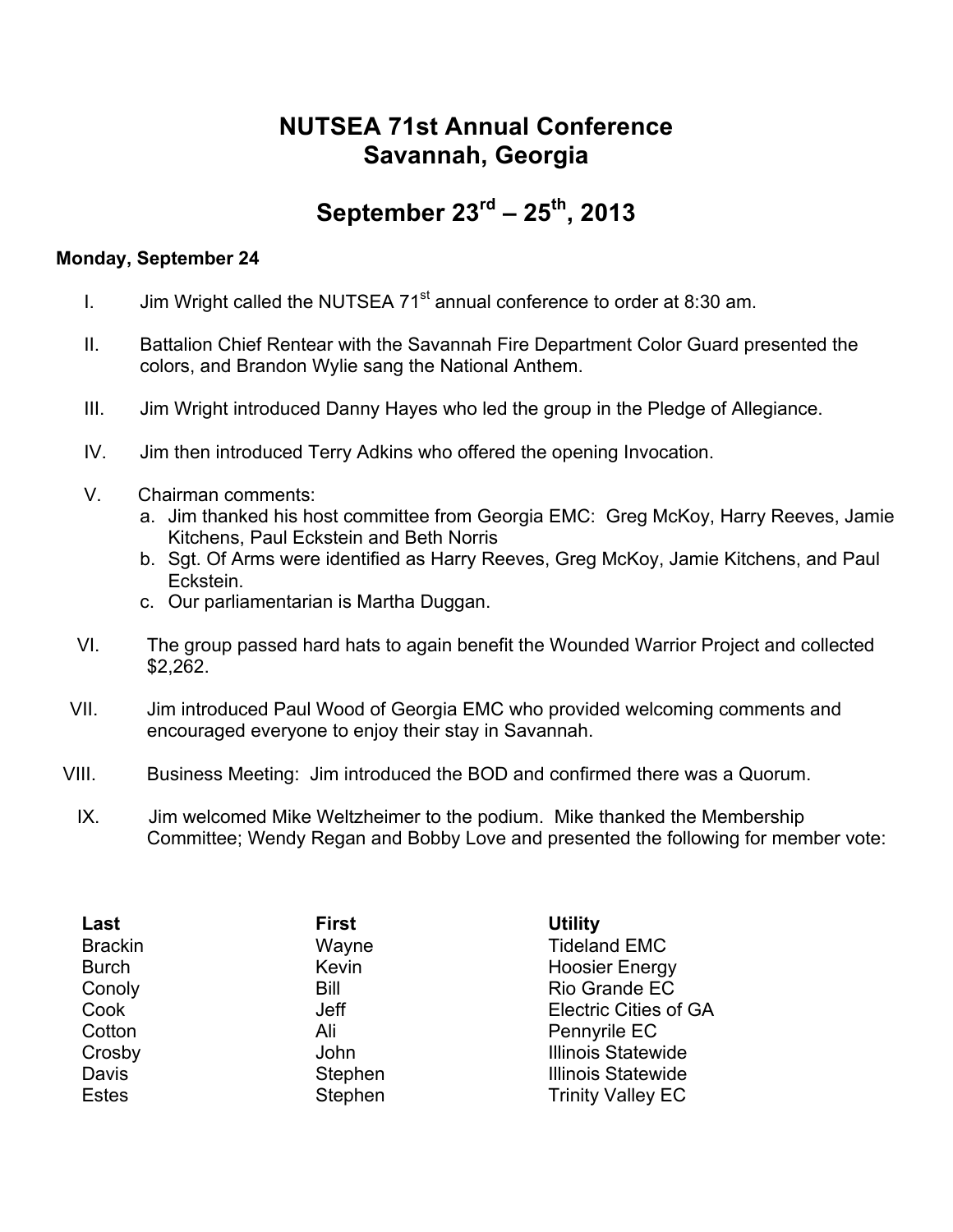| Doherty        | Frank        | South Dakota Statewide    |
|----------------|--------------|---------------------------|
| Fowler         | Doug         | Electric City of GA       |
| Gordon         | <b>Mark</b>  | <b>Grand Canyon State</b> |
| Hall           | Michael      | <b>Snapping Shoals EC</b> |
| Hopper         | Tracy        | <b>Salt River EC</b>      |
| Lee            | Wes          | Mississippi Statewide     |
| <b>McElroy</b> | Joe          | Michigan Statewide        |
| McMahan        | Lily         | Colorado Statewide        |
| Manring        | <b>Buddy</b> | <b>Power South Energy</b> |
| <b>Miller</b>  | Dwight       | <b>Ohio Statewide</b>     |
| Minton         | <b>Bucky</b> | <b>Farmer's Electric</b>  |
| Monaco         | Jerome       | <b>Ohio Statewide</b>     |
| Peare          | Cindy        | Coos Curry EC             |
| <b>Pitts</b>   | Mike         | <b>Oglethorpe Power</b>   |
| Purtle         | Timothy      | Missouri Statewide        |
| Rose           | Laura        | <b>Old Dominion EC</b>    |
| Springer       | Tim          | Boone EC                  |
| Ward           | <b>Scott</b> | <b>Central Florida EC</b> |
| Welliver       | <b>Bruce</b> | <b>Wolverine Power</b>    |
| White          | Randy        | Surry-Yadkin EMC          |
| Adams          | James        | City of LaGrange          |
| <b>Babcock</b> | David        | Sam Houston EC            |
| Hawthorne      | Larry        | Jasper Newton EC          |
| Marable        | Michael      | Southeastern Testing      |

There was a motion and second to approve the new members; all were approved for membership. Jim asked those present to stand and be recognized.

X. Nominating Committee: the Chair of this committee was unable to attend so Danny Hayes thanked the rest of the committee Bob Cooper, Kenny Guffey, and Mike Bergeaux for their service and introduced the proposed slate of Executive Committee Nominees for 2013-2014:

> Chairman – Jamie Hull, PA Vice Chairman – Bobby Love, NC Secretary – Terry Adkins, IN Treasurer – Glenn Cunningham, GA

1 Year Director – Jim Ed Burris, KY 1 Year Director – Aarron Graham, LA

2 Year Director – Terry Ebright, SD 2 Year Director – Kooney Duncan, OK

3 Year Director – Mike Williams, CO 3 Year Director – Mike Weltzheimer, MS

Past Chair – Jim Wright, GA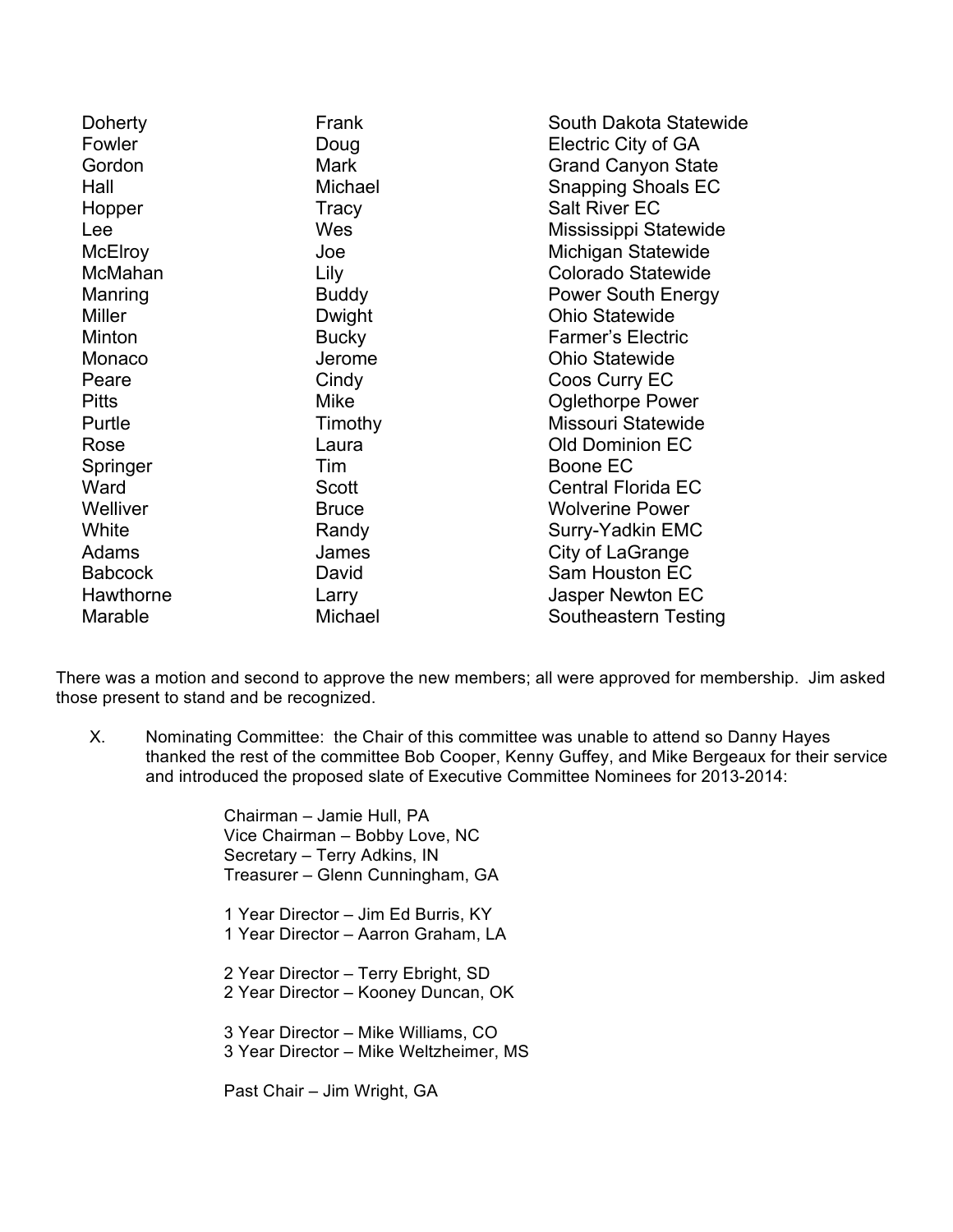Office of NUTSEA Chair: Jamie Hull was nominated by the NUTSEA Nominating Committee. There being no nominations from the floor Jamie was voted into the position.

Office of NUTSEA Vice-Chair: Bobby Love was nominated by the NUTSEA Nominating Committee. There being no nominations from the floor Bobby was voted into the position.

Office of NUTSEA Secretary: Terry Adkins was nominated by the NUTSEA Nominating Committee. There being no nominations from the floor Terry was voted into the position.

Office of the NUTSEA Treasurer: Glenn Cunningham was nominated by the NUTSEA Nominating Committee. There being no nominations from the floor Glenn was voted into the position.

3 Year Director: Mike Williams was nominated by the NUTSEA Nominating Committee. There being no nominations from the floor Mike was voted into the position.

3 Year Director: Mike Weltzheimer was nominated by the NUTSEA Nominating Committee. There being no nominations from the floor Mike was voted into the position.

Jim thanked Lou Delaby for his time on the Board.

The business meeting was adjourned at 9:45 a.m. until Wednesday, September  $25<sup>th</sup>$ .

Wednesday, September 25, 2013 – Business Meeting

- I. The meeting was called back into order at 1:00 p.m.
- II. Jim declared a quorum was again present for the meeting.
- III. The meeting minutes from 2012 were approved as written.
- IV. Committee Reports:
	- a. Host Committee Report Jim Wright reported 168 people in attendance.
	- b. Resolutions Committee Don Harbuck recognized the members (Bobby Love, Jim Ed Burris, and Ravonda Laws). The committee discussed speaker awards plus suggestions and acceptance of a design.
	- c. Operations & Rules Committee Garry Christoperson, no report.
	- d. Membership Committee Michael Weltzheimer recognized the members (Wendy Regan and Bobby Love). There were 36 new active members representing 18 states.
	- e. Regulatory Standards/Legislative Report Roger Stegeman thanked the members (Mark Zavislan and Martha Duggan). Hot topics currently include pending OSHA 1910.269 updates, the FMLSA, and FEMA.
	- f. New Member Orientation Jamie Hull thanked Terry Adkins and noted the meeting was held Monday. There were 9 new members attending, and each was given a flash drive with important information and a NUTSEA bag.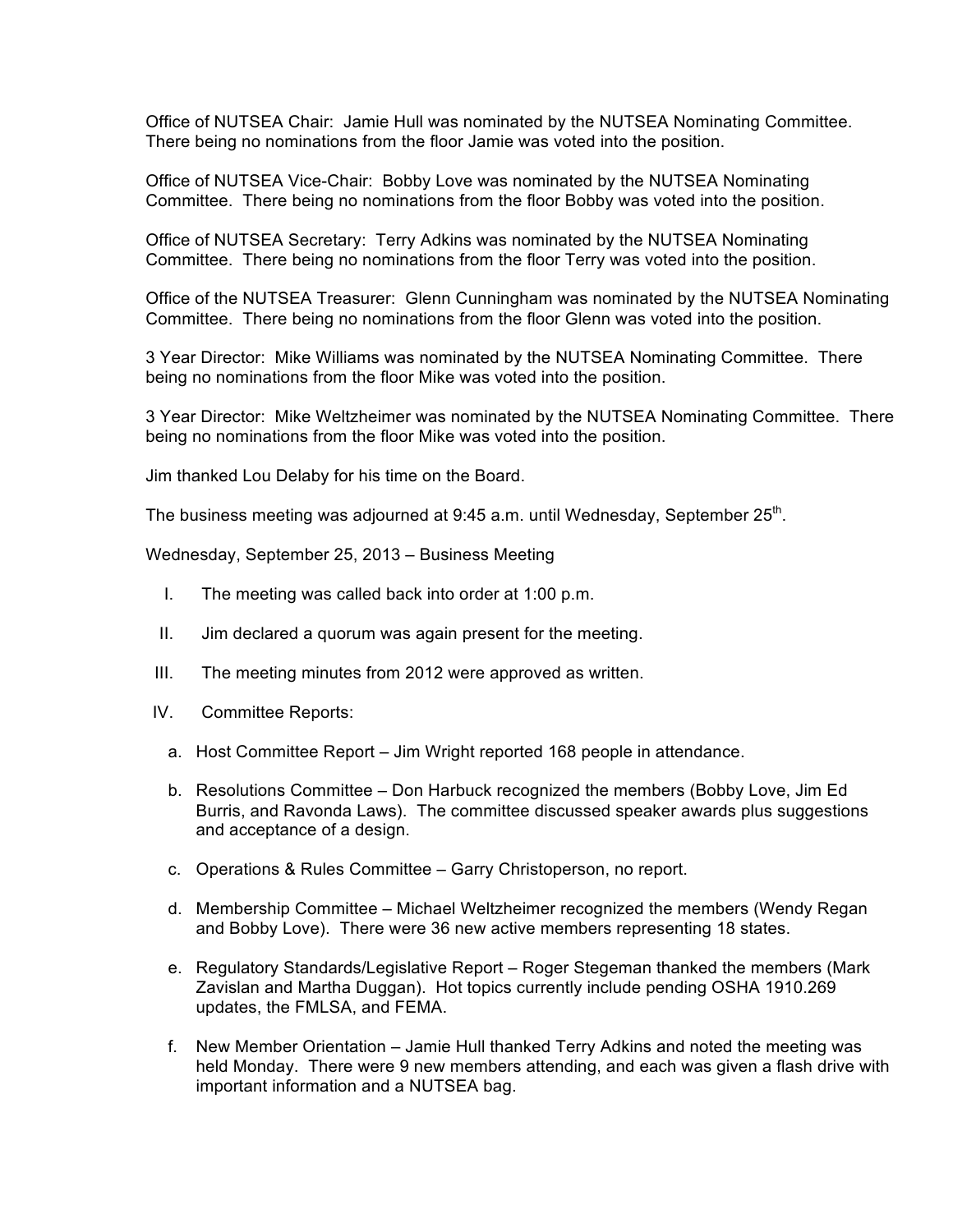- g. G & T Section Lisa Wagner thanked the other members Ravonda Laws and Kirk Wulf. New officers were elected and the group discussed various topics including the APPA safety manual, safety programs/committees, a G & T audit checklist and information regarding crane training.
- h. Distribution Section Lou Delaby recognized Fran Achille and Glenn Cunningham. The group discussed several topics including substation sabotage reporting, CT testing & worker protection, OSHA interpretation letter on free rigging with forklifts, ARC flash new clothing requirements, and various topic sharing.
- i. J T & S Mike Bergeaux reported 75 members attended and discussed such topics such as Linemen Training programs, storm work passes, the Safety Summitt, safety budget cuts, and reviewed an underground accident.
- j. Program Sharing Terry Adkins reported 5 volunteers provided programs and all members received copies on a flash drive.
- k. SAIA Report The 2013 summer meeting was hosted by the Association of Louisiana Electric Cooperatives, held in New Orleans with 81 attendees and 10 new member applications. The 2013 fall meeting was held on Monday, with 34 attending. New officers were elected and the new website was introduced. The 2014 summer meeting will be hosted by the Electric Power Association of Mississippi at the Beau Rivage, June  $9 - 12<sup>th</sup>$ .
- l. Quad States Lance Burke reported their summer meeting was held in Billings, MT hosted by Norm Clark – 36 members attended with 11 new members voted in and 6 announcing they will be retiring. The next meeting will be held in Iowa hosted by John Dvorak, January 13 – 17, 2014, and the June meeting will be held in LaCross, WI, June 9 – 12, 2014.
- V. Treasurer's report Terry Adkins reported as of August 31, 2013 we had \$116,728 in the bank, with all conference related invoices yet to be paid.
- VI. Report on Hard Hat donation, \$2,262 was collected. **A motion was made and seconded to double that amount to \$4,424.** Motion passed unanimously.
- VII. NRECA Report Bud Branham showed a short presentation on the CLCP in Perron's absence.
- VIII. RESAP Report Bud briefly updated everyone on changes to the RESAP program including to the existing books.

## **New Business:**

Jim Wright had the staff of the hotel come in so we could thank them for their wonderful service.

Jim Wright passed the gavel to Jamie Hull. Jamie thanked Jim for his hard work on the board and as the host state this year, they did a superb job.

Jamie then introduced Mike Williams who showed a promotional video on Colorado Springs, CO where our 72<sup>nd</sup> Annual Conference will be held.